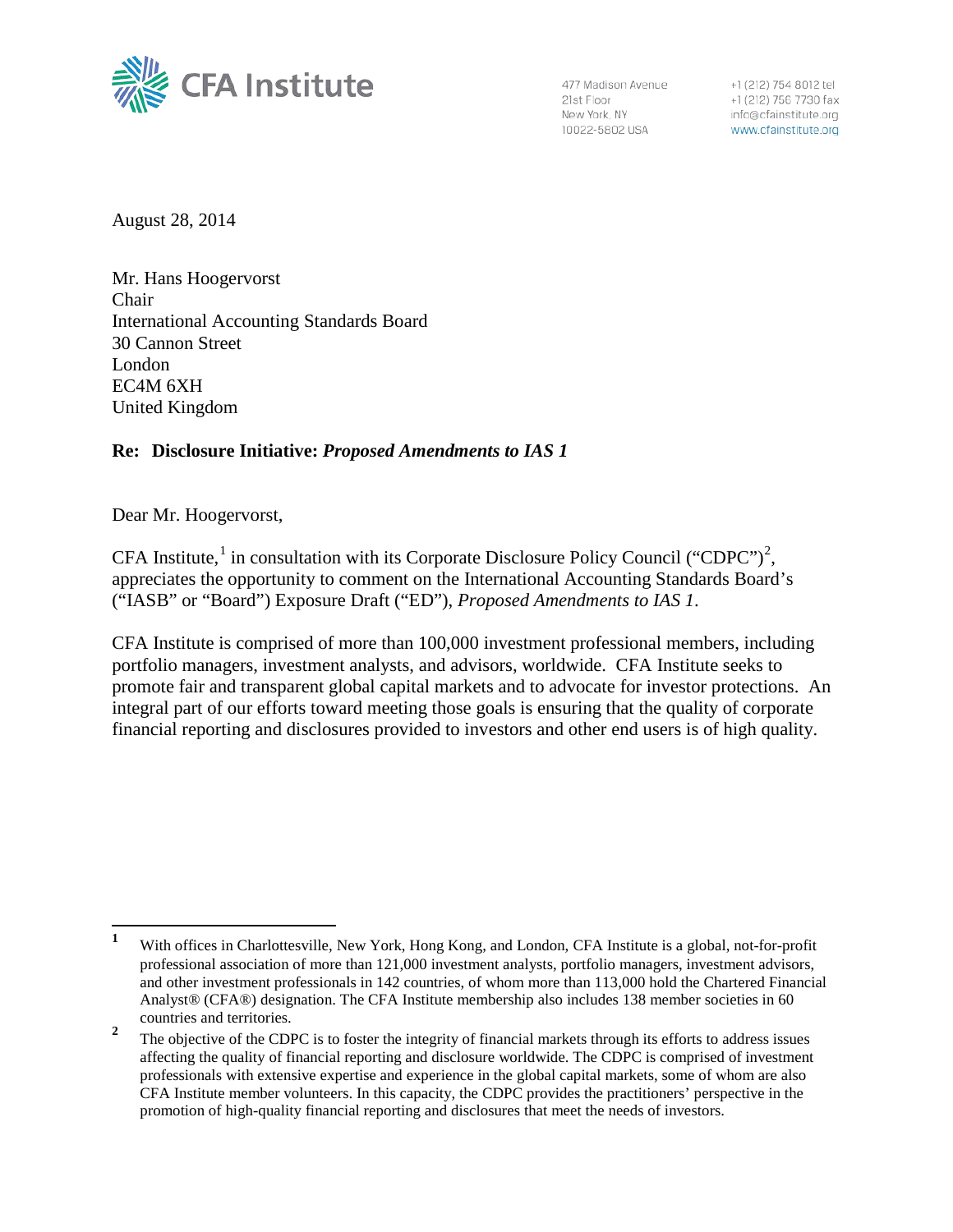

## **OVERALL COMMENTS**

As an overall matter, we support the efforts of the IASB to improve the clarity and presentation of financial statements and enhance the effectiveness of financial reporting. However, we are concerned that this ED has been developed primarily in response to issues raised by preparers of financial statements. Our longstanding view is that the primary objective of financial statements should be to provide *investors* with the information necessary for them to be able to evaluate their investments. Information should be relevant, complete, understandable, comparable, consistent, and presented in a manner that is useful to investors. Thus, we believe that the IASB should actively seek input and feedback from the investor community when it undertakes initiatives to improve financial reporting.

In addition, we note that the ED focuses on only a few, relatively minor issues related to financial statement presentation and disclosure. As we have stated in the past, we believe that the Board should undertake a more comprehensive review of financial statement presentation issues because of the foundational nature of presentation. Accordingly, we believe that the IASB should reinstate the Financial Statement Presentation project and focus on the following four issues, as more fully in set out in our publication, *[Financial Reporting Disclosures: Investor](http://www.cfainstitute.org/learning/products/publications/ccb/Pages/ccb.v2013.n12.1.aspx)  [Perspectives on Transparency, Trust, and Volume.](http://www.cfainstitute.org/learning/products/publications/ccb/Pages/ccb.v2013.n12.1.aspx) [3](#page-1-0)*

- *Disaggregation*  require sufficient disaggregation of main financial statements,
- *Roll-forwards* include roll-forwards of key balance sheet accounts with adequate disaggregation and description,
- *Cohesiveness* implement a cohesiveness principle across financial statements such that investors are able to follow transactions through the various financial statements, and
- *Direct Cash Flow Statement*  require the use of the direct cash flow statement.

We believe a more thorough review of these issues would be a better use of the Board's time and effort than focusing on the more narrowly focused and ad-hoc changes proposed in the ED.

The stated intent of the ED is to address concerns regarding the clarity of the definition of materiality in IAS 1 and its application in practice; confusion regarding the requirements governing the presentation of specific captions in the financial statements and the ability to present subtotals; and the structure of the notes. We address each of these objectives in turn below as well as the Board's proposed changes to the presentation of other comprehensive income relates to equity-accounted investments.

<span id="page-1-0"></span>**<sup>3</sup>** Hereafter referred to as the Financial Reporting Disclosures report.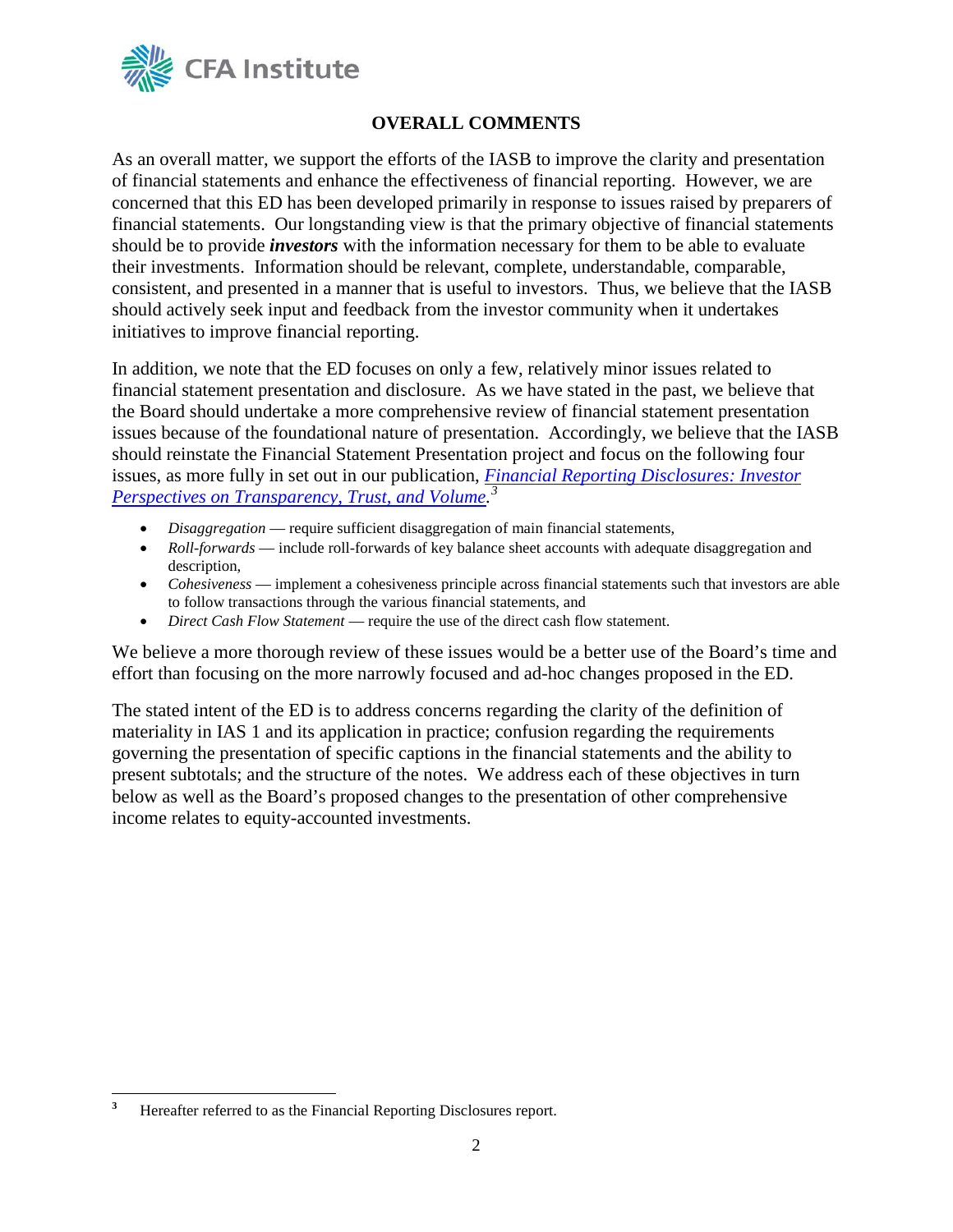

# **SPECIFIC COMMENTS**

### **I. A. Materiality and Aggregation**

### *Investors Do Not Believe Financial Statements Have Too Much Immaterial Information*

The Basis of Conclusions states that the IASB was *informed* at the *Financial Reporting Disclosure Discussion Forum* in January 2013 and in its related survey and by other sources that the concept of materiality is not being applied in practice as well as it could be; and that some are of the view that the main cause of problems with disclosure is that there is both the provision of too much irrelevant information and not enough relevant information in the financial statements.

While we are aware that a perception exists among preparers and auditors that financial statements are filled with immaterial information, we believe this is based on anecdotal evidence, and we are not aware of any systematic, empirical studies or evidence to substantiate or validate this assertion. In fact, our survey of investors demonstrates the opposite:

- Fully 76% of investors surveyed do not find an obvious overabundance of immaterial information within the financial statements.
- The majority (51%) of respondents to our 2012 financial reporting survey believe that the impact of enhanced materiality guidelines is unclear, because the application of materiality is a matter of judgment; if there were an obvious inclusion of immaterial information, this would not be the case.
- Another 25% of respondents indicated that the impact of enhanced materiality guidelines would not be significant, because they believe materiality is already a concept that is being applied in practice.<sup>[4](#page-2-0)</sup>

We are particularly concerned by the language in Paragraph 31 of the ED that appears to indicate that the Board is operating under the premise that financial statements include large amounts of immaterial information:

*Notwithstanding these specific requirements, an entity shall assess whether all of that information needs to be presented or disclosed or whether some of the information is immaterial and presenting or disclosing it would reduce the understandability of its financial statements by detracting from the material information.*

We do, however, support the statement in Paragraph 31 that:

*An entity shall also consider whether information about matters addressed by an IFRS needs to be presented or disclosed to meet the needs of users of financial statements, even if that information is not included in the specific disclosure requirements of the IFRS.*

We believe this is an important guiding principle to assessing materiality.

<span id="page-2-0"></span>**<sup>4</sup>** The survey results can be found in the aforementioned Financial Reporting Disclosures report.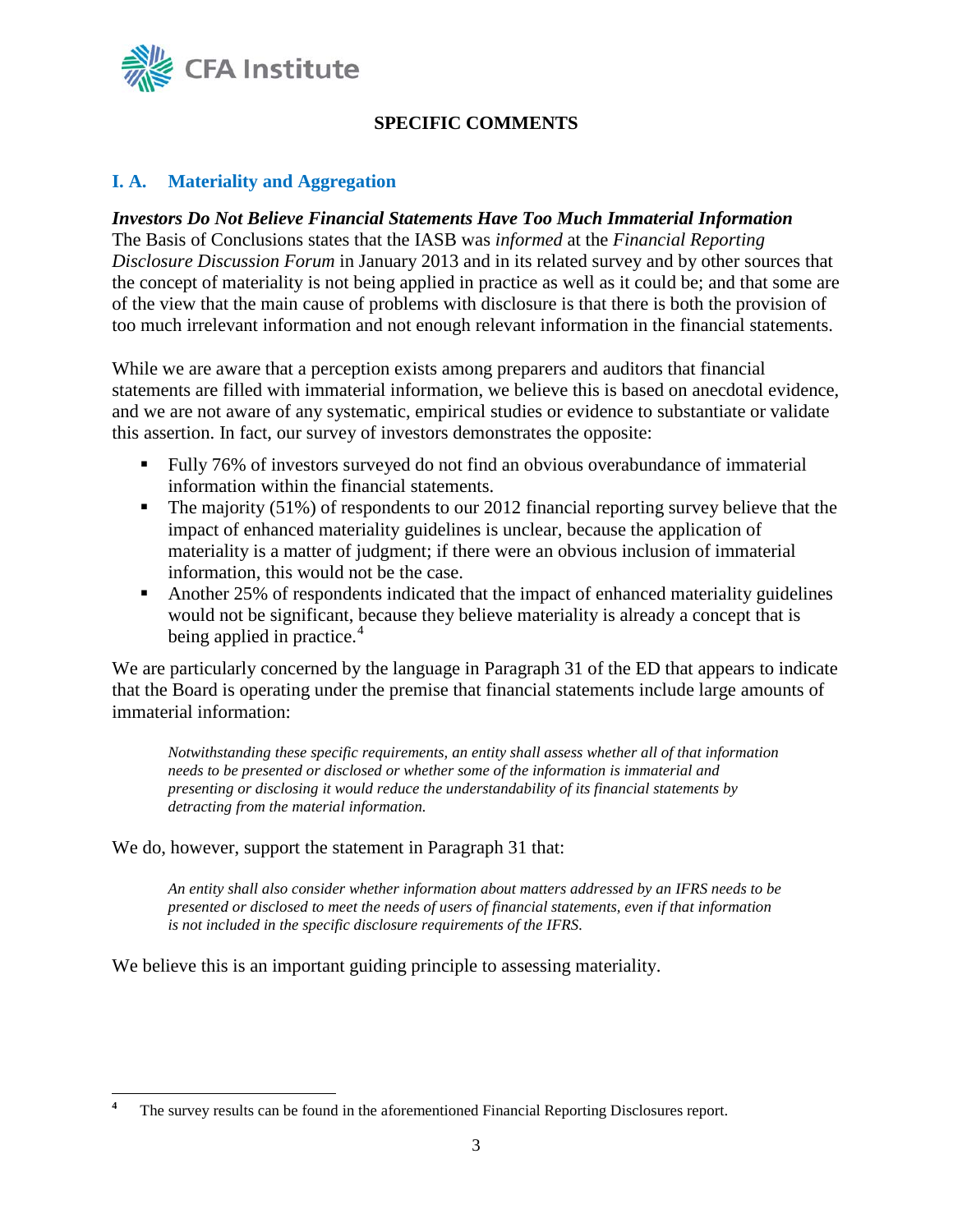

### *Focus on Increasing Quality of Disclosures, Not on Reducing Volume*

While CFA Institute has never proposed that entities disclose immaterial information, it is equally important to recognize that for investors there is no such thing as too much *useful*  information. We appreciate that disclosures become required as a result of the IASB's due process and that the decision-usefulness of disclosures can change over time. For example in business or interest rate cycles where impairments or changes in interest rates communicate different information about the importance of business or market risks at different times. That said, it is important to have the disclosures when the information is needed for trend analysis.

Thus, we are opposed to any initiative that has as its primary objective the goal of reducing the volume of disclosures. We do support eliminating redundant information — that is, information that is repeated more than once. Apart from this, however, we find the desire to reduce or remove disclosures inconsistent with investor views. Investors believe that the focus of disclosure reform should not be on reducing volume, but instead should be on addressing how to increase the quality, effectiveness, and completeness of financial statement disclosures.

### *Support Existing Definition of Materiality*

We note that the ED states in Paragraph BC8 that the IASB will be undertaking a short-term project in its Disclosure Initiative to assess the existing guidance on materiality, and that assessment could result in additional guidance or education material being produced on materiality.

We do not believe that the Board should attempt to change the current definition of materiality as noted in paragraph QC11 of Chapter 3 of the Conceptual Framework:

*Information is material if omitting it or misstating it could influence decisions that users make on the basis of financial information about a specific reporting entity. In other words, materiality is an entity-specific aspect of relevance based on the nature or magnitude, or both, of the items to which the information relates in the context of an individual entity's financial report.* 

We support the IASB's definition of materiality. Furthermore, materiality changes over time – take bad debt reserves as an example with changing market conditions. Accordingly, we support the language in paragraph QC11 that states:

*Consequently, the Board cannot specify a uniform quantitative threshold for materiality or predetermine what could be material in a particular situation.*

We are not convinced the language to be added, as follows, in Paragraph 31 related to the need to apply materiality to disclosures is necessary.

*An entity need not provide a specific disclosure required by an IFRS in the financial statements, including in the notes, if the information resulting from that disclosures is not material. This is the case even if the IFRS contains a list of specific requirements or describes them as minimum requirements.*

We are of the view that materiality has been applied to disclosures for decades and that this language provides relief from disclosures at a moment in time when the disclosure might not be material but when over time a disclosure might be material (i.e. as noted above). We believe this is a matter of judgment and a specific articulation of the ability to exclude a disclosure does not consider the impact over time of changes in materiality due to changes in business or economic circumstances where trend information could be useful to investors. The lack of balance – in, for example, an allowance account – may seemingly appear as immaterial and therefore suggest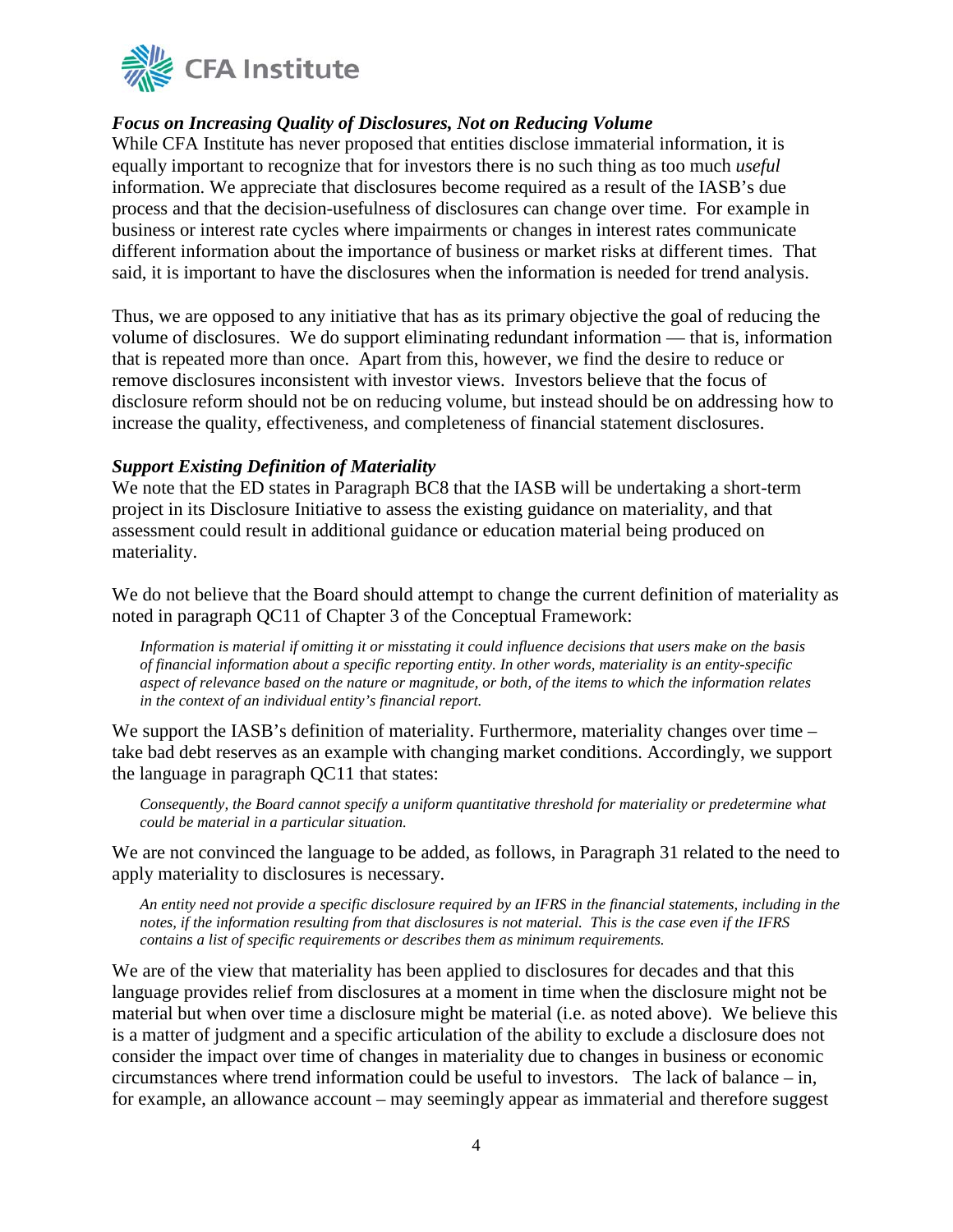

a disclosure is not warranted; however that can provide very material and decision-useful information to investors on management's judgments during and through a business cycle.

### *The Objective of Aggregation and Disaggregation Should Be Set Forth* We are supportive of the statement in Paragraph 30A, that states:

*When applying this and other IFRSs, an entity shall decide, taking into consideration all relevant facts and circumstances, how it aggregates or disaggregates information included in the financial statements.* 

However, we believe that it should go further, by stating an objective in making this decision. We recommend inclusion of additional language to the effect that:

*When applying this and other IFRSs an entity shall decide, taking into consideration all relevant facts and circumstances, how it aggregates or disaggregates information included in the financial statements, in order to provide meaningful information to investors and a faithful representation of the entity's financial condition, results of operations, and changes in cash flows.*

We believe that the Board should emphasize more positively the objective regarding aggregation and disaggregation than is articulated in the second half of Paragraph 30A which states:

*An entity shall not aggregate or disaggregate information in a manner that obscures useful information such as aggregating items that have different characteristics or by overwhelming useful information with immaterial information.*

We find the aforementioned language in Paragraph 31 connotes a similar idea.

We believe that the objective of aggregation and disaggregation in the context of materiality should be to provide useful information rather than the requirement for preparers being "not to obscuring useful information" or "overwhelming useful information with immaterial information." The objective should be around providing useful information – not on requiring preparers to not obscure information. The former holds preparers to a higher standard than does the latter which simply requires they not obscure information.

The Board should also consider alternative means by which preparers may highlight important pieces of information, such as by promoting the use of better organization and layering of information in such a way that the presentation of the information itself facilitates improved communication of key messages. We find that emphasizing items of particular important to investors is a better means by which to communicate than simply requiring them to make a decision regarding aggregation/disaggregation or obscuring material information. Matters of importance or significance should be summarized and highlighted. This could be achieved by highlighting financial statement captions, footnotes, or risks important to investors relative to the current economic environment. Layering of information can be obtained by placing summary information upfront and details following it. In short, key messages should be emphasized in a way such that they are obvious and clear.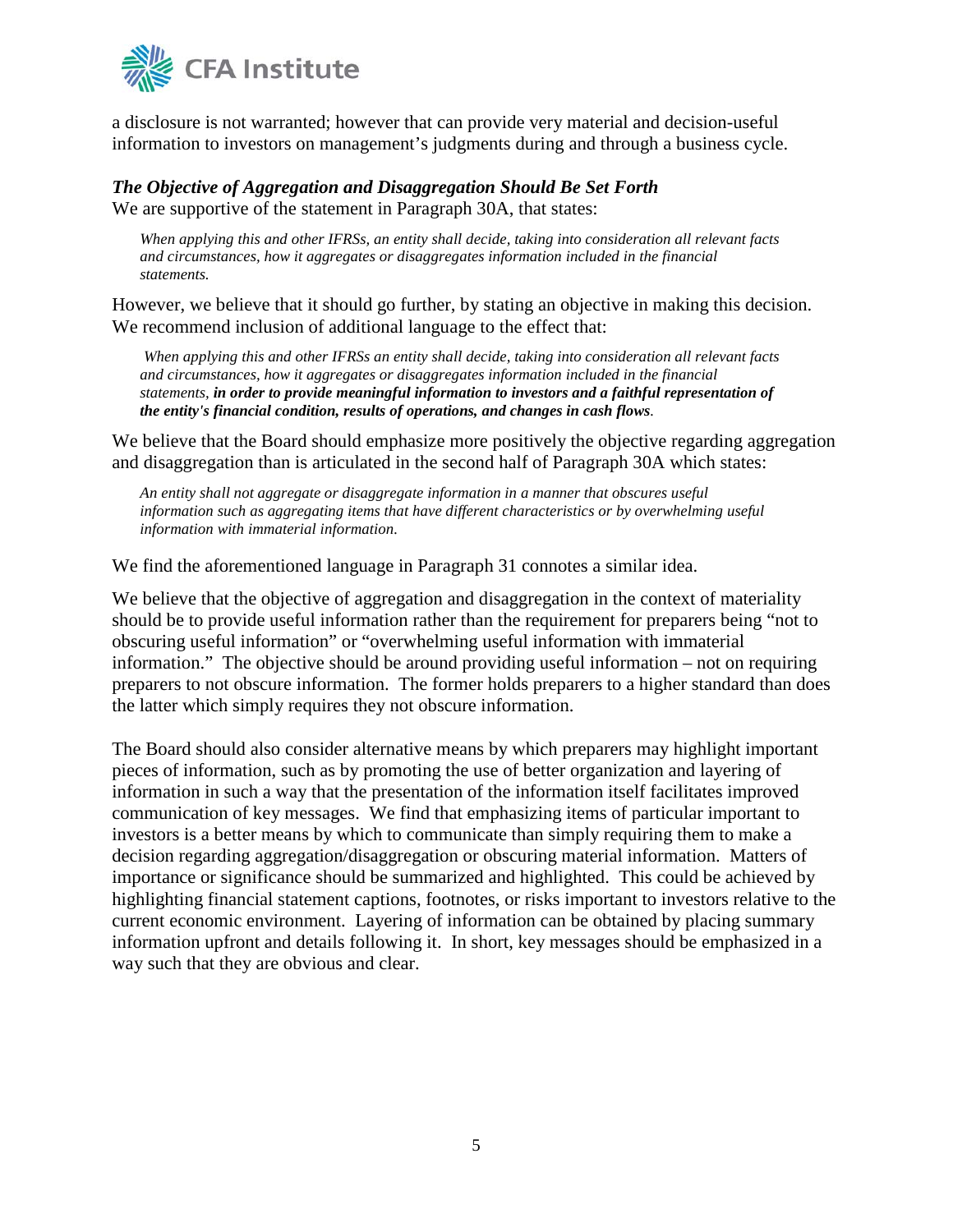

### *Aggregation Is Unduly Emphasized; Further Disaggregation Should Be Encouraged*

We agree that the purpose of the primary statements is to provide information that is aggregated in a useful manner. Any conclusions that an investor can draw based upon such highly aggregated information, however, are necessarily conditional upon the investor's ability to gain a deeper understanding of the company's underlying economics. This information must be obtained from the disaggregated disclosures in the footnotes. Such disclosures are essential in helping investors to better evaluate the different financial statement elements and cashgenerating processes that exist within a company. Hence, disclosures should provide sufficient disaggregated information for investors to be able to fully understand and interpret the summary information in the financial statements.

Many investors find that frequently, information in the financial statements is overly aggregated. Aggregation of information with different economic attributes, measurement bases and trends as well as from very different operations results in substantial loss of information. Indeed, the information omitted may be essential to investors' understanding of a company's financial position, changes in that position, and the implications for valuation of investments. The financial statements issued by most companies today, from the largest with extensive crossborder operations to very small, narrowly focused startups, tend to be highly summarized and condensed. This summarization is achieved by adding together unlike items to report relatively few line items in the statements, despite the disparate economic attributes of their operations. For example, many companies currently present only a single line item for revenue, which is one of the most important drivers of results. Thus, we are supportive of the language in Paragraph 31 which suggests that aggregating information that has different characteristics and may obscure information is inappropriate – we just don't see that not obscuring information should be a primary objective of deciding when disclosures are appropriate, as we highlight in the preceding section of this letter.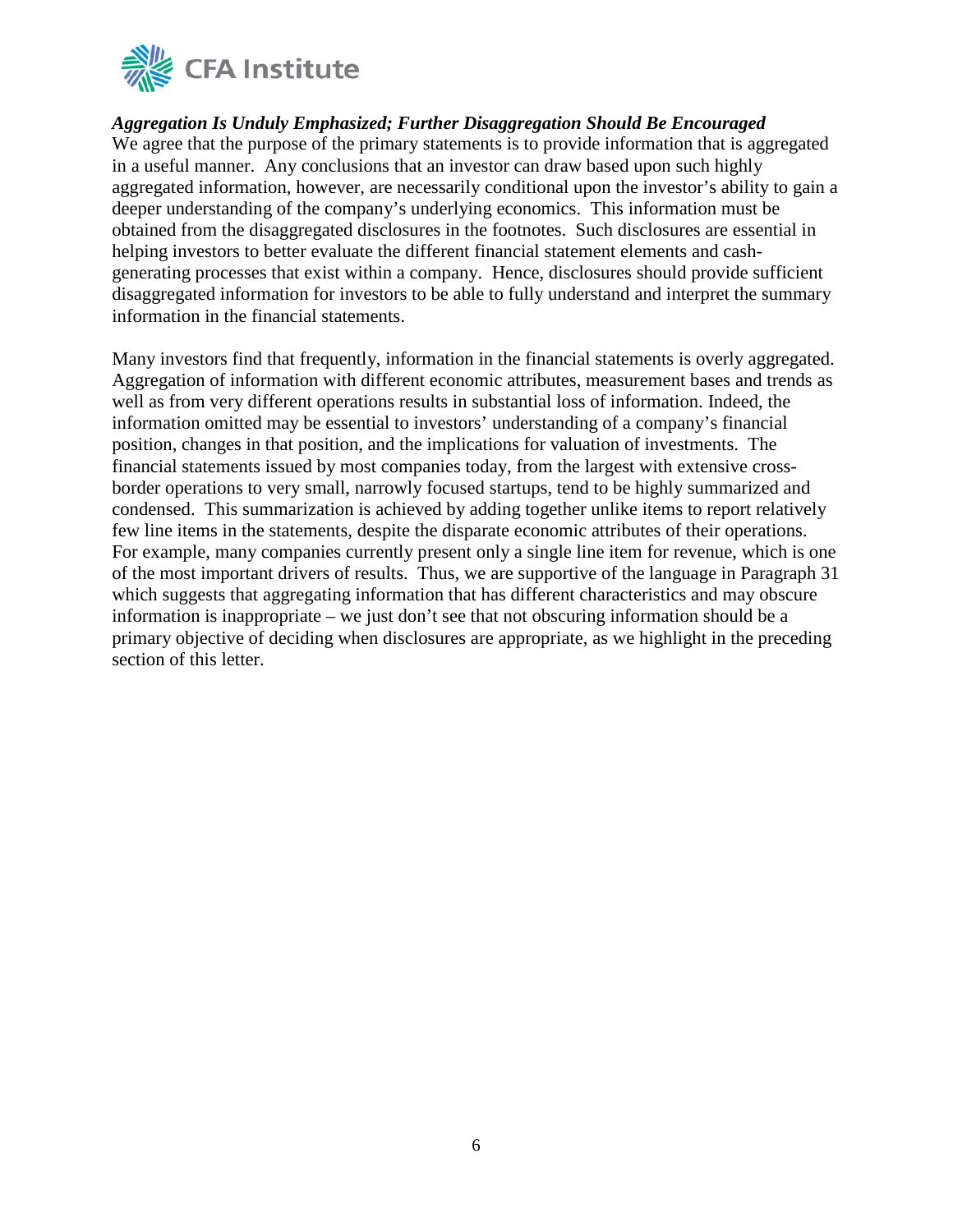

### *Disclosure is Not an Alternative to Financial Statement Presentation*

Finally, the Board's intent regarding the manner in which the third principle regarding materiality (point (c) on Page 8 of the ED) has been articulated is unclear. We agree that when a standard requires a specific disclosure, the resulting information shall be assessed to determine whether investors would consider it to be material. However, the last part of this phrase on Page 8 says:

*When a standard requires a specific disclosures, the resulting information shall be assessed to determine whether it is material and consequently whether presentation or disclosure of that information is warranted (emphases added).*

Further, the wording in Paragraph 29 has been changed as follows:

*An entity shall present or disclose separately each material class of similar items. An entity shall present or disclose separately items of similar nature or function unless they are material.* 

And the wording in Paragraph 30 has been changed as follows:

*An item that is not sufficiently material to warrant separate presentation in those statements may warrant separate presentation disclosure in the notes.*

Still further, Paragraph 31 has been added in its entirety and includes the following:

*…an entity shall assess whether all of that information needs to be presented or disclosed (emphasis added)…*

There are several other places within the ED where the notion of presentation and disclosure are suggested as alternatives. We are concerned that these statements could be interpreted to mean that an entity has the *choice* of whether material information should either be presented on the face of the financial statements or alternatively disclosed in the footnotes.

We believe that if an item is material it should be required to be included in the basic financial statements and an entity should not have the option of instead including that information as a disclosure in the footnotes. We do not believe presentation and disclosure are substitutes for each other. Disclosures are meant to provide further information on items deemed material and presented in the basic financial statements. Furthermore, presentation of information on the face of the financial statements is preferable to its inclusion in the notes as we find information on the face of the financials garners greater attention by users of financial statements more so than does disclosures and we believe such information is better audited.

We suggest, therefore, that this wording be revised to clarify that entities do not have a choice of presenting material information in either the basic financial statements or the footnotes if the information is material or when a standard requires that the information be presented on the face of the financials. Used in the aforementioned contexts "presentation or disclosure" does not seem appropriate as they are not substitutes.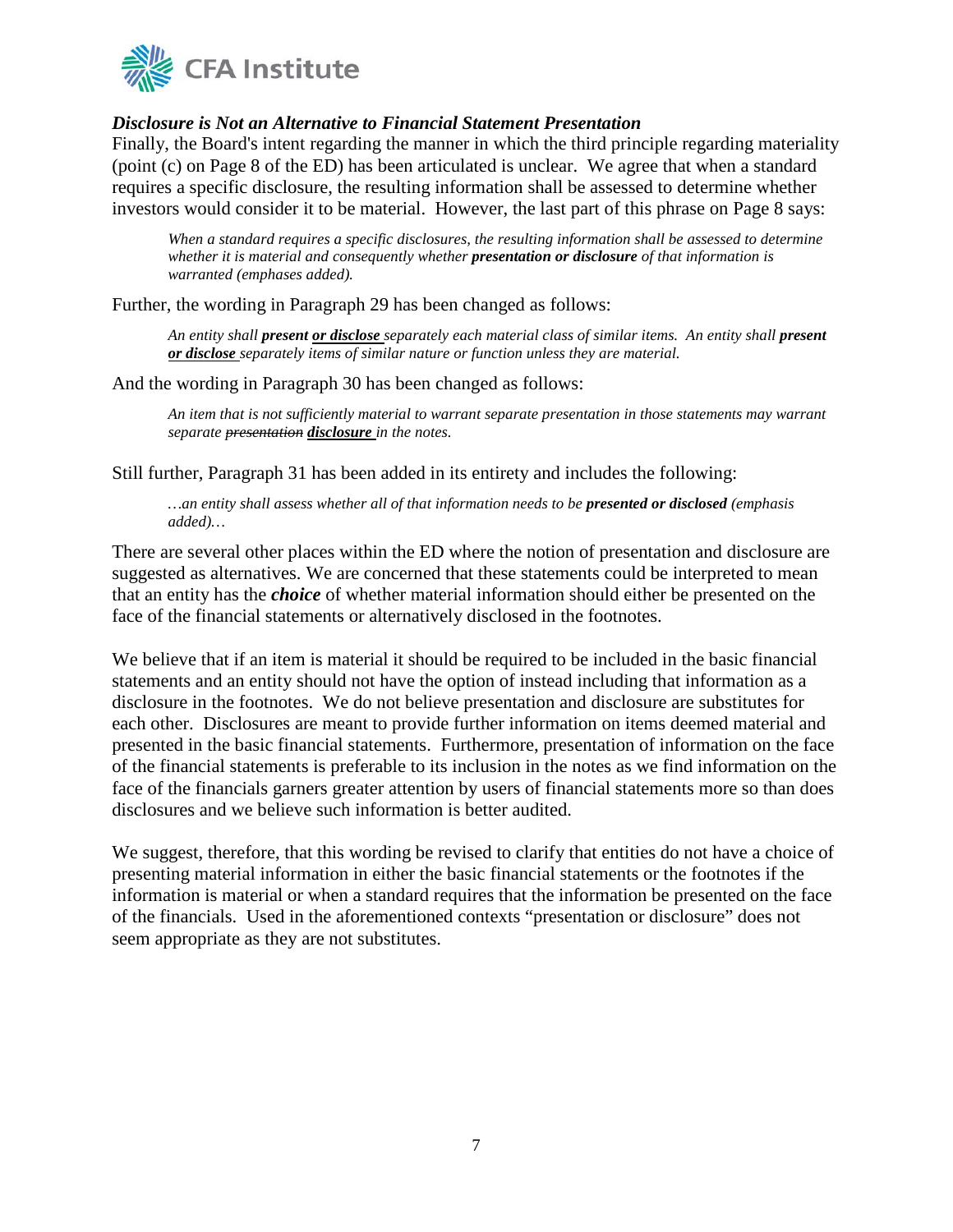

## *Collective Consequence of Decisions for Investors Unclear*

As we step back from the changes in Paragraphs 29-31, as well as those related to Paragraph 54 discussed below, collectively we envision that the consequence could be less information for investors. While the ED doesn't seek to change the definition of materiality it appears to:

- allow disclosure to be seen as a substitute for presentation;
- **EXECUTE:** emphasize aggregation over disaggregation;
- establish an aggregation objective focused on not obscuring information rather than seeking to emphasize/communicate/articulate matters of importance;
- start from a premise that financial statements include immaterial information;
- suggest that materiality is not be applied to disclosures; and
- **Perovide preparers with affirmative relief from providing disclosures which might at a** point-in-time, but not over time, be deemed immaterial.

We are concerned that the consequence to investors may be more aggregated information which is disclosed rather than presented on the face of the financial statements and with an objective focused on not obscuring information rather than with an objective of seeking to inform investors. We are supportive of the last sentence in Paragraph 31 which calls preparers to go beyond the minimum requirements.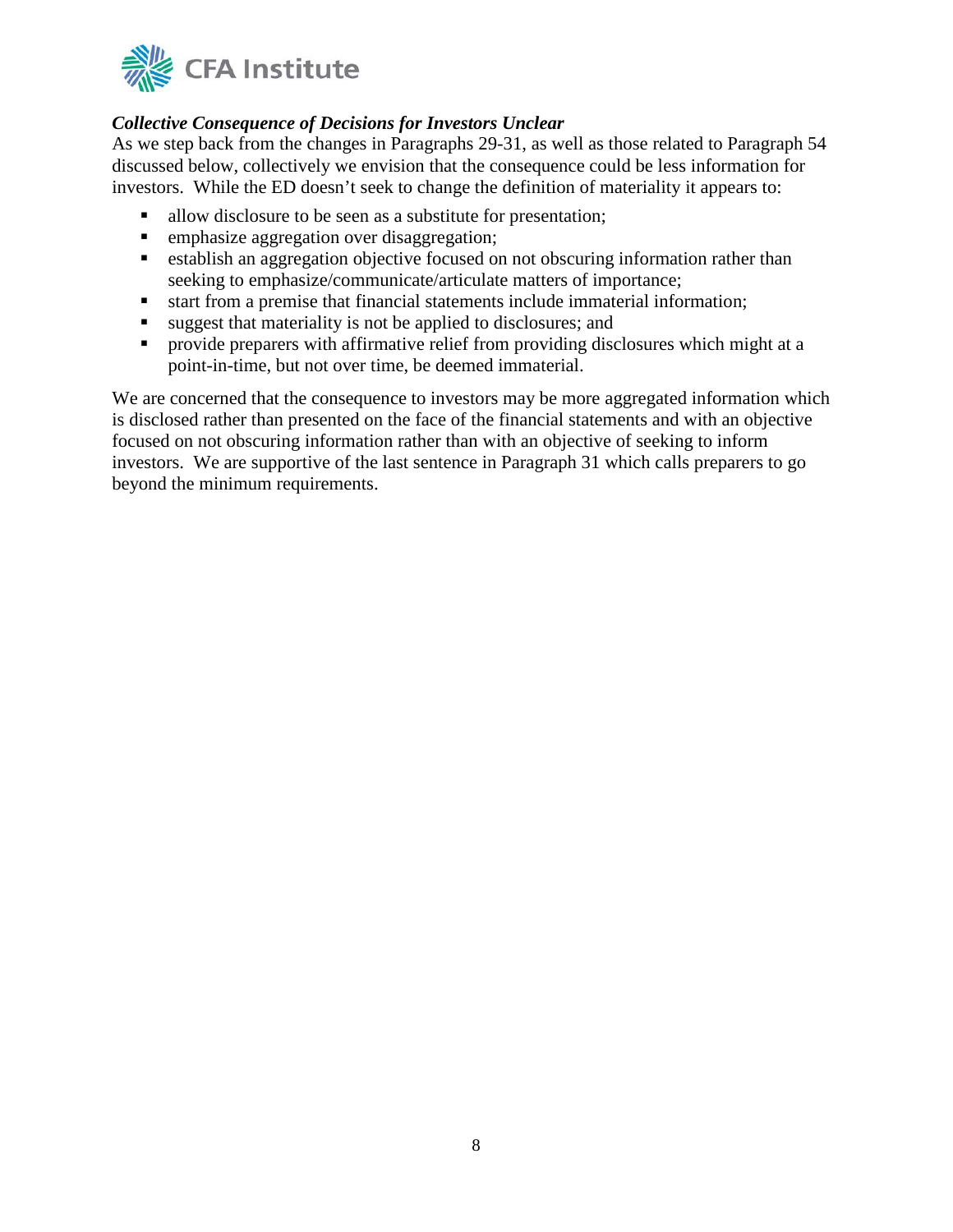

## **I. B. Information to be Presented in the Financial Statements**

### *Disaggregation: Encourage Beyond the Specific Line Items Presented*

The result achieved by the removal of "As a minimum" from the beginning of Paragraph 54 of IAS 1 is not clear particularly when it is followed by "*shall* include the line items." (i.e. the same "shall" language is included in Paragraph 82). This seems to more definitely require the disclosure of the items listed which follow as shall is equivalent to must. As users of the financial statements we would then expect all of the item in Paragraph 54 (a)-(r) or Paragraph 82 (a)-(i) to have been provided unless clearly immaterial.

Further, the additional language added to the end of Paragraphs 54 and 82 does not achieve the desired result of the ability to provide further disaggregation. It states:

*These line items shall be disaggregated when such presentation is relevant to an understanding....* 

Does the Board mean that the line items shall be **further** disaggregated (i.e. beyond the line items presented) when such presentation is deemed relevant, or does it mean that the "these line items" shall **only** be disaggregated **to the extent of** the line items presented when such a presentation is deemed relevant? (i.e. "these line items" is collectively used as a noun). We believe the Board intended the former; if so, we recommend that the sentence be clarified by the following

*Each of these line items shall be further disaggregated when such presentation is relevant to an understanding....* 

Referring to each of the line items and further disaggregation clarifies the Boards objective, in our view. As a rule we are supportive of greater disaggregation, we just believe clarity on the use of the language is important to achieving the desired result.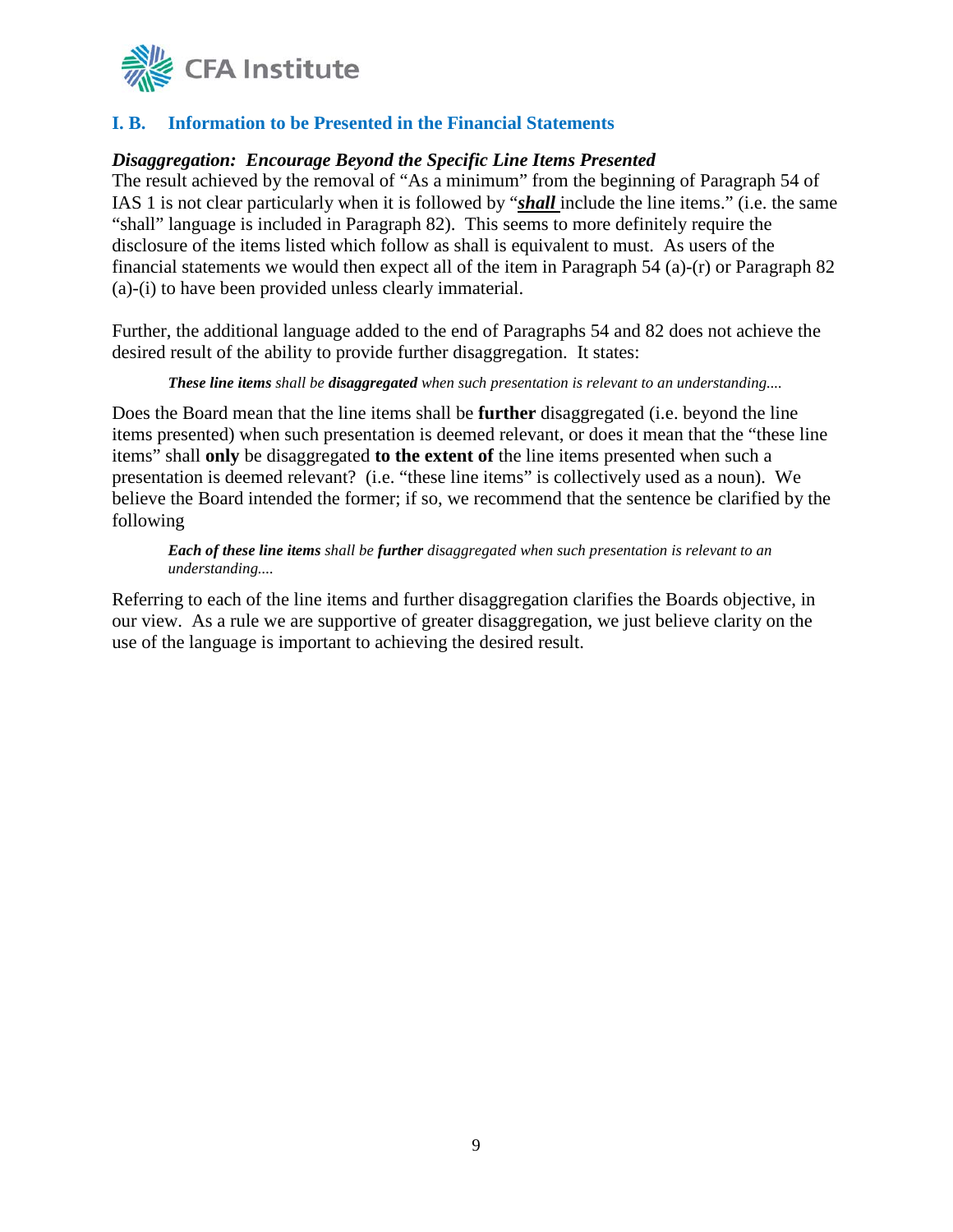

### *Subtotals: Caution Must Be Exercised*

With respect to the guidance on the use of subtotals, the Board has stated that it does not want to propose amendments that could be seen as encouraging the proliferation of 'non-GAAP' measures. Notwithstanding this, we are very concerned that the adoption of the proposed amendments in Paragraphs 85A and 85B as well as Paragraph 55A will lead to the increased use of such measures.

As rule we don't object to subtotals per se, but our concern is that despite the conditions set forth in Paragraph 85A, there will be abuses. In particular, we believe the guidance in Paragraph 85B which states:

*An entity shall reconcile any subtotals presented in accordance with Paragraph 85 to the subtotals or totals required by this IFRS by presenting each excluded item in the statement(s) of profit or loss and other comprehensive income.*

would appear to encourage the presentation of non-GAAP measures by suggesting that anything is acceptable as long as it reconciled to another non-specified, or not necessarily required to be most closely related, subtotal/total. It is not clear which subtotals would be reconciled to which subtotals or totals under IFRS as stated in IAS 1. Without greater disaggregation and several key subtotals/totals which entities must reconcile back to (i.e. a defined anchor for investors) the lack of comparability between entities is likely to be significant. In our view, greater ability to disaggregate and the ability to discuss the disaggregated results outside of the IFRS financial statements should facilitate managements' ability to communicate key messages to investors.

As noted by the European Securities and Markets Authorities (ESMA), securities regulators have detected a practice of isolating non-recurring transactions as a way of presenting what they want investors to believe are extraordinary, unusual or non-recurring items – despite the fact that presenting extraordinary items is not permitted by IAS 1 and that items may not actually be economically unusual or non-recurring.

Beyond this, we agree with those who have expressed the concern that the presentation of subtotals, in addition to those specified in IFRS, could be misleading or be given undue prominence. We are of the opinion that the analysis and understanding of financial statements becomes more complex if more subtotals and totals are added with the aim of isolating recurring and non-recurring transactions; and that the use of customized line items, headings and subtotals hampers the comparability of financial statements across entities. We are not concerned with striking a line per se but rather with striking a line with the selected exclusion of certain items thereby creating a non-GAAP measure.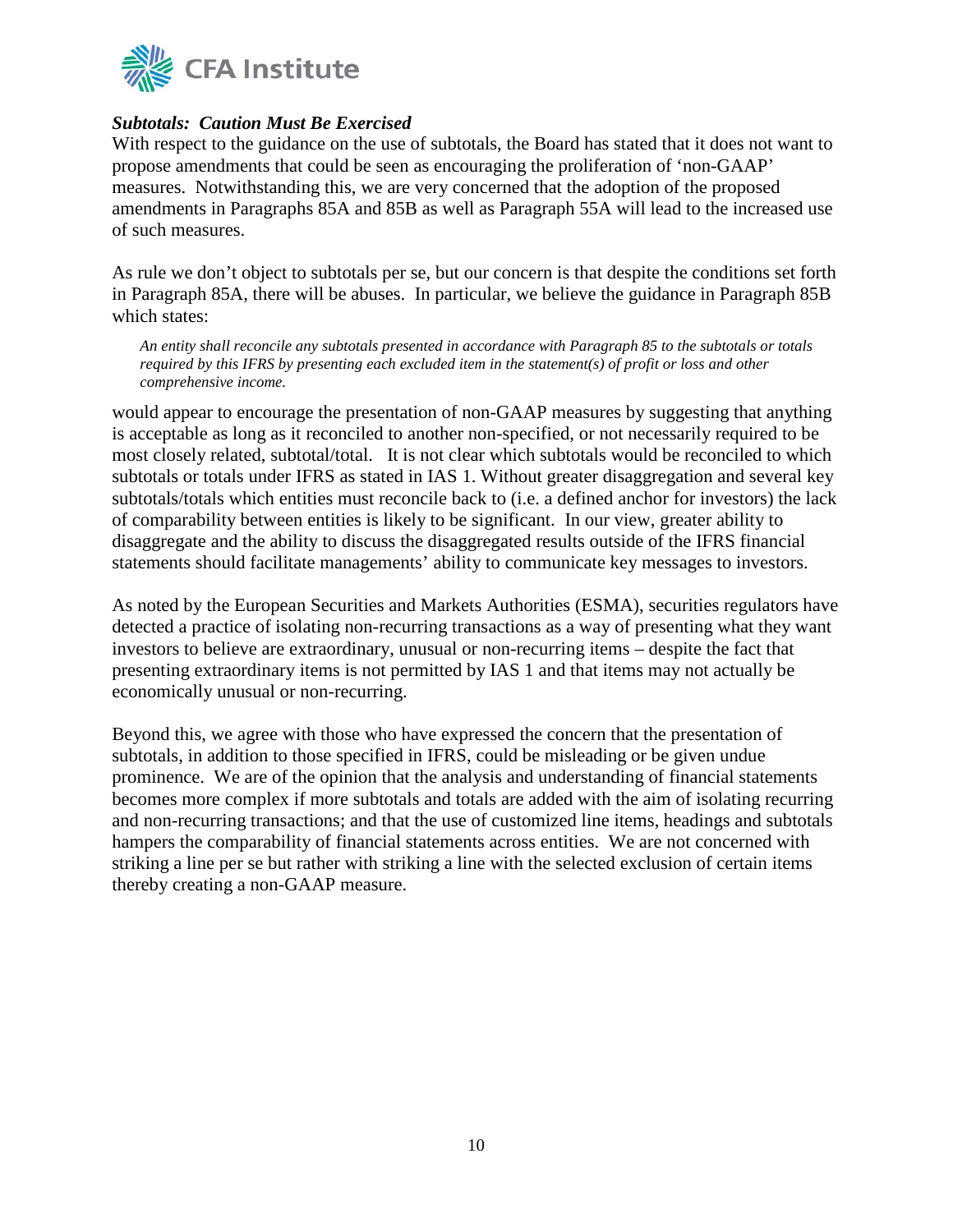

## **I. C. Structure of the Notes**

### *Organize Notes in a Manner Most Useful to Investors*

We support the amendment in Paragraph 113A and further discussed in Paragraph BC19 that states:

*When determining a systematic order for the notes, an entity may order notes in a way that gives prominence to disclosures that it views as more relevant to an understanding of its financial position or financial performance or makes the relationship between some disclosures more understandable.*

Entities should have the flexibility to highlight matters of importance, and integrate, organize and layer information accordingly. Thus, we support this amendment as it enables entities to organize information in a way that they believes best makes sense for users of financial statements. In addition to emphasizing that the entity consider the understandability and comparability of the financial statements in determining its approach to disclosure (Paragraph 113), the ED should also emphasize that entities should focus on the *importance* and *significance* of the information in the financial statements.

Some of our members have expressed a preference for a standard or consistent ordering of the notes for ease of location of information. Because many of the electronic filings do not allow clicking on or a separate list of notes, it can be cumbersome to locate notes if there ordering is not consistent with the presentation on the face of the financial statements or the prior period. Improved technology would alleviate that concern for many users.

### *Promote Cross-Referencing in the Statement of Profit or Loss*

We note that the ED retains the requirement, now in Paragraph 115, for preparers to crossreference each item presented in the basic financial statements to the footnotes. We support the use of cross-referencing, as investors find this incredibly useful in understanding how the footnotes relate to the basic financial statements.

We would further recommend that the IASB promote the improved application of crossreferencing of the notes in the statement of profit or loss. Investors find that, while crossreferencing of the notes in the statement of financial position is generally adequate, it is less so in the statement of profit or loss. As a result, investors frequently find it difficult to reconcile how the information presented in the footnotes relates to the statement of profit or loss. Substantively, the real issue for investors is that there is little disclosure or further explanation of amounts presented in the statement of profit or loss – this is the actual issue standard setters should address on behalf of investors.

Complicating the useful of cross referencing further, is the fact that line items are crossreferenced to multiple notes and it is not clear to the user how that information in the notes reconciles to the amounts presented in the financial statements or how the notes are interrelated. In addition, if a line item is cross-referenced to multiple notes, the entity may need to consider whether greater disaggregation is needed in the basic financial statements.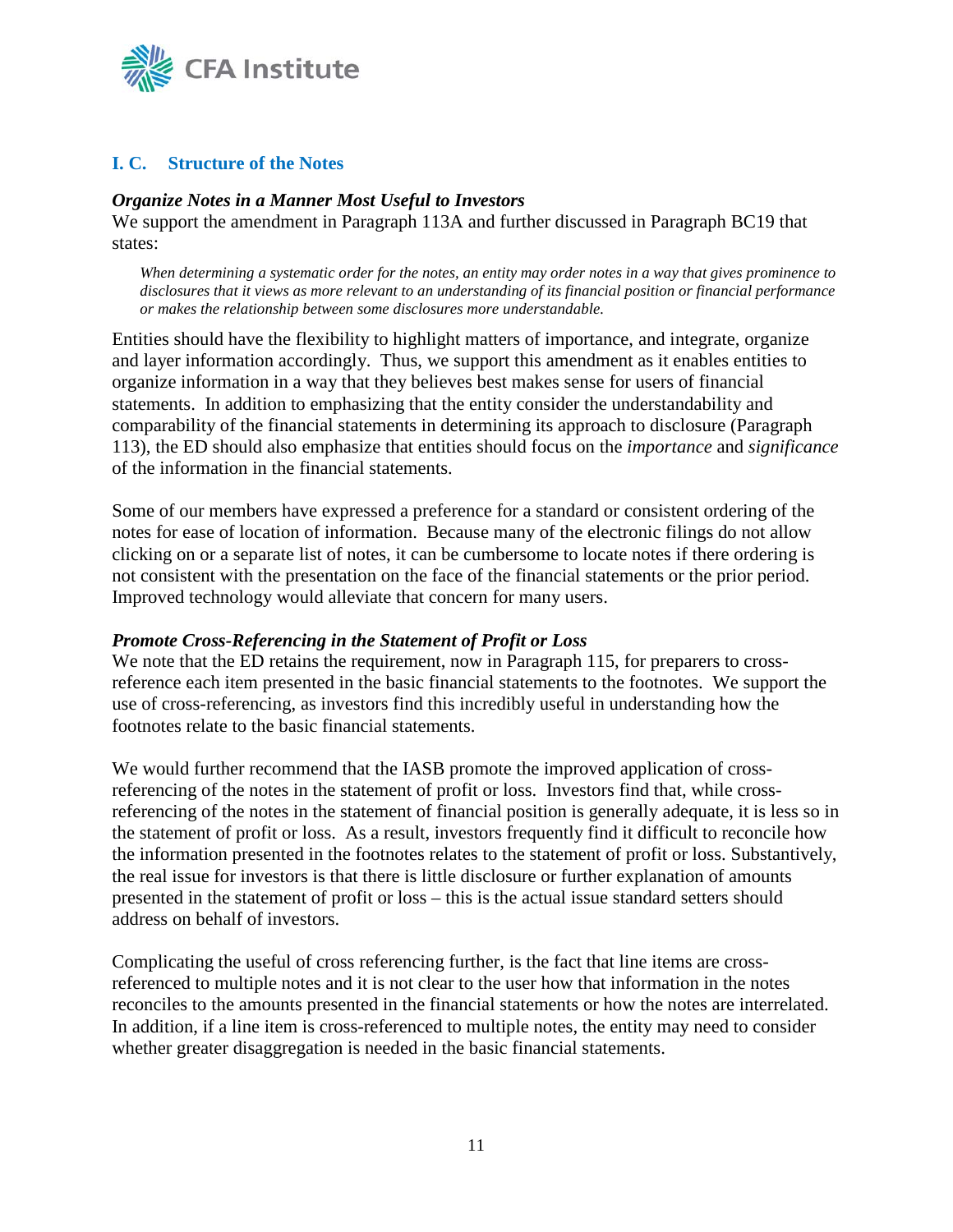

# **I. D. Disclosure of Accounting Policies**

### *Summary of Significant Accounting Policies is Useful and Should Be Tailored*

Investors find the summary of significant accounting policies has the potential to be one of the most useful footnotes, and therefore would like to see these disclosures further tailored and contextualized, so that it highlights to investors which elements are material and relevant to the enterprise.

With regard to the proposed guidance on the disclosure of accounting policies, we support the proposed amendment to the extent it will discourage preparers from including "rote" or "boilerplate" accounting policy footnotes that are not particularly relevant to their entity or consist of a mere recitation of the accounting literature. That said, we have reservations that it will likely be used to remove such a summary of significant accounting policies when investors would like such policies to be made more entity-specific and located with or contextualized by the amounts to which they relate in the financial statements.

We would encourage the Board to undertake further work with regard to how to make the disclosure of accounting policies more effective as part of its Disclosure Initiative, as stated in Paragraph BC22.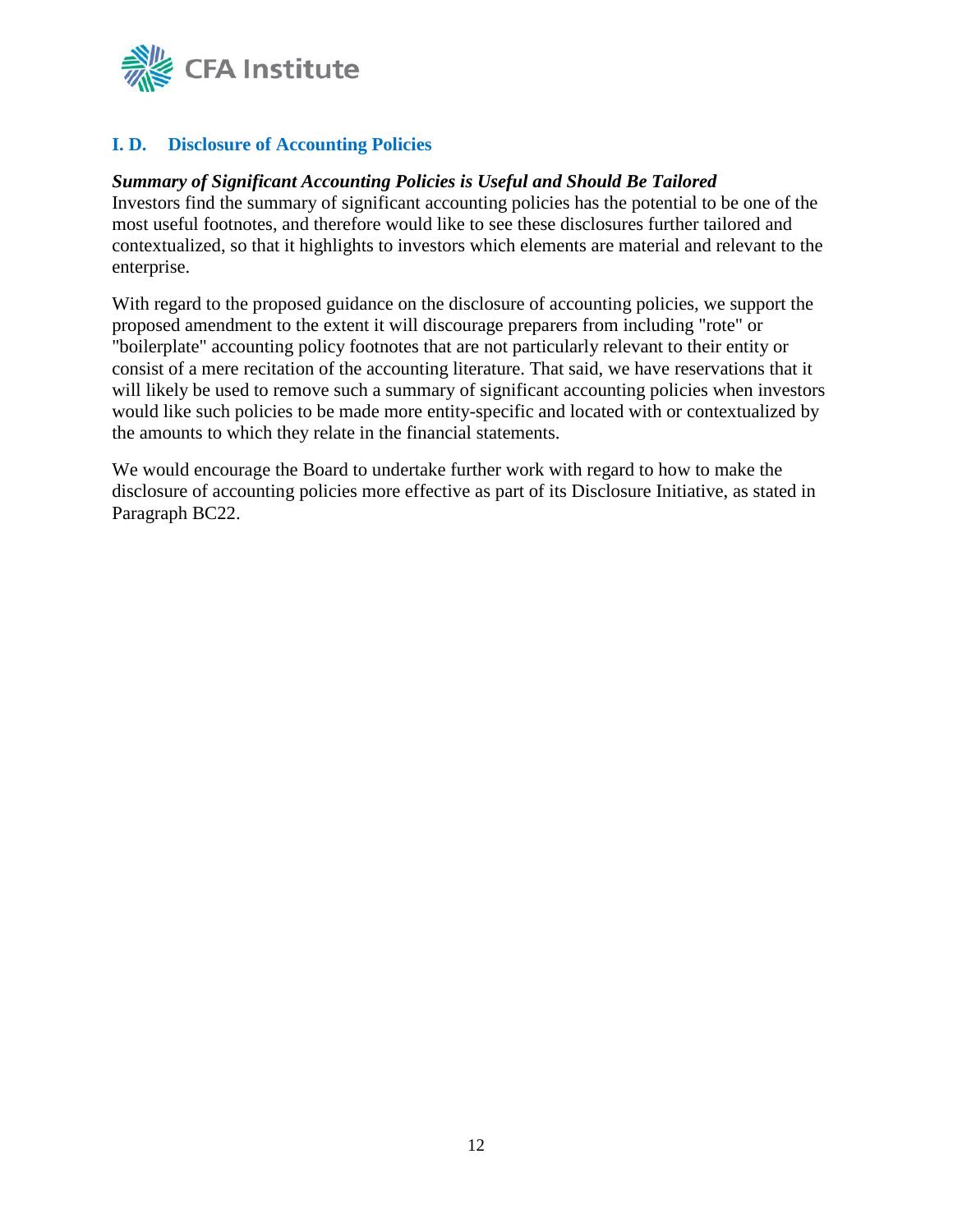

### **II. Presentation of Equity Method Investments in Other Comprehensive Income (OCI)**

Regarding the proposed amendments to the presentation of equity method investments in OCI, we support the proposed amendment to clarify that entities shall present the share of OCI of associates and joint ventures accounted for using the equity method by whether those items will or will not be subsequently reclassified to profit or loss. As long as companies report economic effects in OCI when they occur rather than in net income, there must be clear reporting of how these effects wind their way through the financial reporting system. Only with full transparency can financial statement users have understand the economic events themselves and how the use of OCI results in reported income that excludes current period events but includes events from prior periods.

In general, we believe that few investors fully understand the origination and reclassification (recycling) of items into and out of OCI in part because of the lack of transparency regarding recycled items. Accordingly, we believe the information required to be presented by the proposed amendment is essential to understanding how the OCI "recycling system" delays the recognition of economic events on reported net income and subsequently reports those events piecemeal.

However, we do not agree with the proposal to present the share of OCI of associates and joint ventures using the equity method in aggregate as a single line item. Consistent with our comments above regarding the overuse of aggregation in the financial statements, we believe that aggregating these items into a single line item will result in the loss of important information regarding the nature of the underlying investments. Notwithstanding the fact that information on the nature of investments will still be required in by IFRS 12, *Disclosure of Interests in Other Entities,* we believe that separate presentation on the face of the financial statements is the clearest method of communicating the nature of the underlying investments.